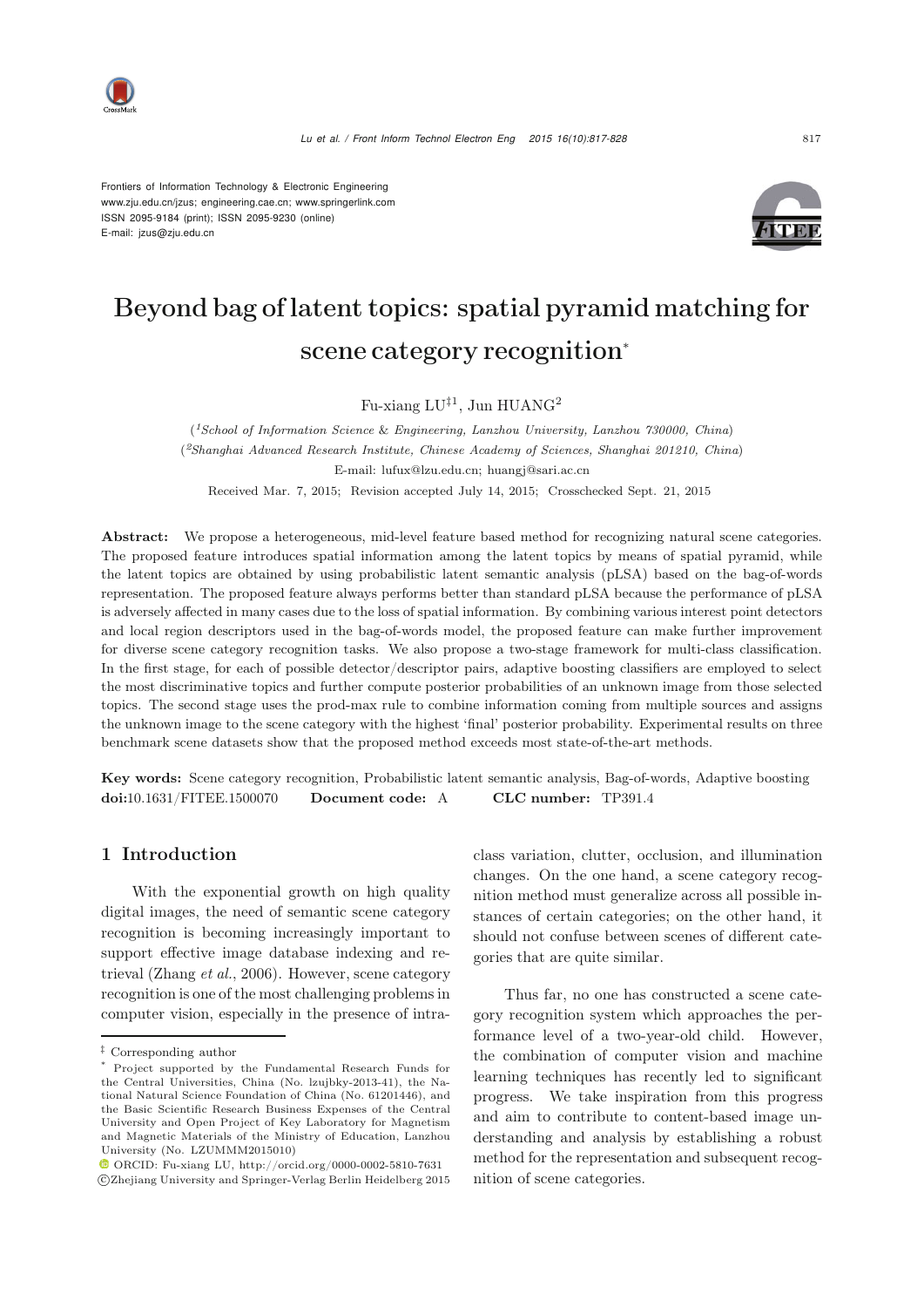Bag-of-words is currently a popular method for scene category recognition [\(Lazebnik](#page-10-0) *et al.*, [2006;](#page-10-0) [Zhang](#page-11-0) *et al.*, [2006](#page-11-0); Lu *[et al.](#page-11-1)*, [2011;](#page-11-1) [Wu and Rehg](#page-11-2), [2011](#page-11-2)). Local descriptors, either at interest points or densely sampled, are firstly extracted, and an image is then considered a bag of visual words. Originally, bag-of-words is orderless; i.e., it retains only the frequencies of the individual descriptors, and discards all information about their spatial layouts. Later, some researchers find that incorporating spatial information among visual words can make a significant performance improvement. Such models have proven effec[tive](#page-10-0) [for](#page-10-0) [scene](#page-10-0) [category](#page-10-0) [recognition](#page-10-0) [\(](#page-10-0)Lazebnik *et al.*, [2006\)](#page-10-0). In addition, the co-occurrence visual word (Qi *[et al.](#page-11-3)*, [2014\)](#page-11-3) can further boost the discriminative power of the bag-of-words feature because the traditional single word method describes a smaller supporting region individually and ignores the spatial relationship among adjacent descriptors.

In a different direction, probabilistic latent semantic analysis (pLSA) [\(Hofmann](#page-10-1), [1999\)](#page-10-1) allows for the extraction of a compact, discriminant representation for accurate scene category recognition, which remains competitive with recently proposed approaches [\(Quelhas](#page-11-4) *et al.*, [2007\)](#page-11-4). More importantly, pLSA allows to address issues related to synonymy (different visual words may represent the same scene type) and polysemy (the same visual word may represent different scene types in different contexts). Similar to bag-of-words, pLSA ignores spatial relations existing among the topics, but the performance of pLSA is adversely affected in many cases due to the loss of spatial information [\(Lazebnik](#page-10-0) *et al.*, [2006;](#page-10-0) Lu *[et al.](#page-11-5)*, [2009](#page-11-5)).

Based on pLSA, in this paper we explore the problem of recognizing images by the scene categories they contain in the case of a large number of scene categories. The contributions of this paper are summarized in the following:

1. Spatial position relationships among latent topics are introduced to pLSA by means of spatial pyramid (SP). Crudely speaking, given an image, it is firstly partitioned into hierarchical blocks. In the sequel, the topic histograms for individual image blocks in spatial grid layout are obtained by using pLSA based on the bag-of-words representation. Finally, concatenating all block-specific topic histograms leads to a 'long vector', the pyramid topic histogram, for representing the whole image. Due to the introduction of spatial layout for topics, the pyramid topic histogram always outperforms standard pLSA.

2. By combining various interest point detectors and local region descriptors, significant improvement can be made for real-world image datasets. It is well known that different types of interest point detectors place their specific emphases on different types of regions in an image. For example, the Harris detector succeeds in detecting corners [\(Harris and Stephens](#page-10-2), [1988](#page-10-2)) and the Kadir-Brady detector succeeds in detecting sa[lient](#page-10-3) [regions](#page-10-3) [over](#page-10-3) [the](#page-10-3) [entire](#page-10-3) [image](#page-10-3) [\(](#page-10-3)Kadir and Brady, [2001\)](#page-10-3). Similarly, different types of region descriptors describe the support region around an interest point from different viewpoints such as shape, edge, and texture. So, the discriminative power of the pyramid topic histogram partly depends on its specific choices about the interest point detector and local region descriptor involved in the bag-of-words representation. Accepting this reality, one has to apply multiple detectors and descriptors on a given image to attack diverse scene categorization tasks in the case of a large number of scene categories. This leads to multiple pyramid topic histograms, where each one considers a particular detector and a particular descriptor. Evidently, the main difference among different pyramid topic histograms lies in what detector/descriptor pair is used in the bagof-words model.

3. A two-stage framework is proposed to perform multi-class classification. Since adaptive boosting (AdaBoost) classifiers [\(Freund and Schapire, 1997](#page-10-4)) have shown their promise for text classification and visual recognition tasks, in the first stage they are used to select from the individual pyramid topic histograms the topics that are discriminative against scene categories, and further achieve a posteriori probabilities of an unknown image belonging to each of a fixed number of scene categories. Assuming that the individual pyramid topic histograms are statistically independent, in the second stage decision fusion is performed according to the prod-max rule and the unknown image is assigned to the scene category with the highest 'final' a posteriori probability. It is worth highlighting that the prod-max rule is very robust to violations of its independence assumption.

Extensive experimental results on three benchmark scene datasets show that the proposed pyramid topic histogram performs significantly better than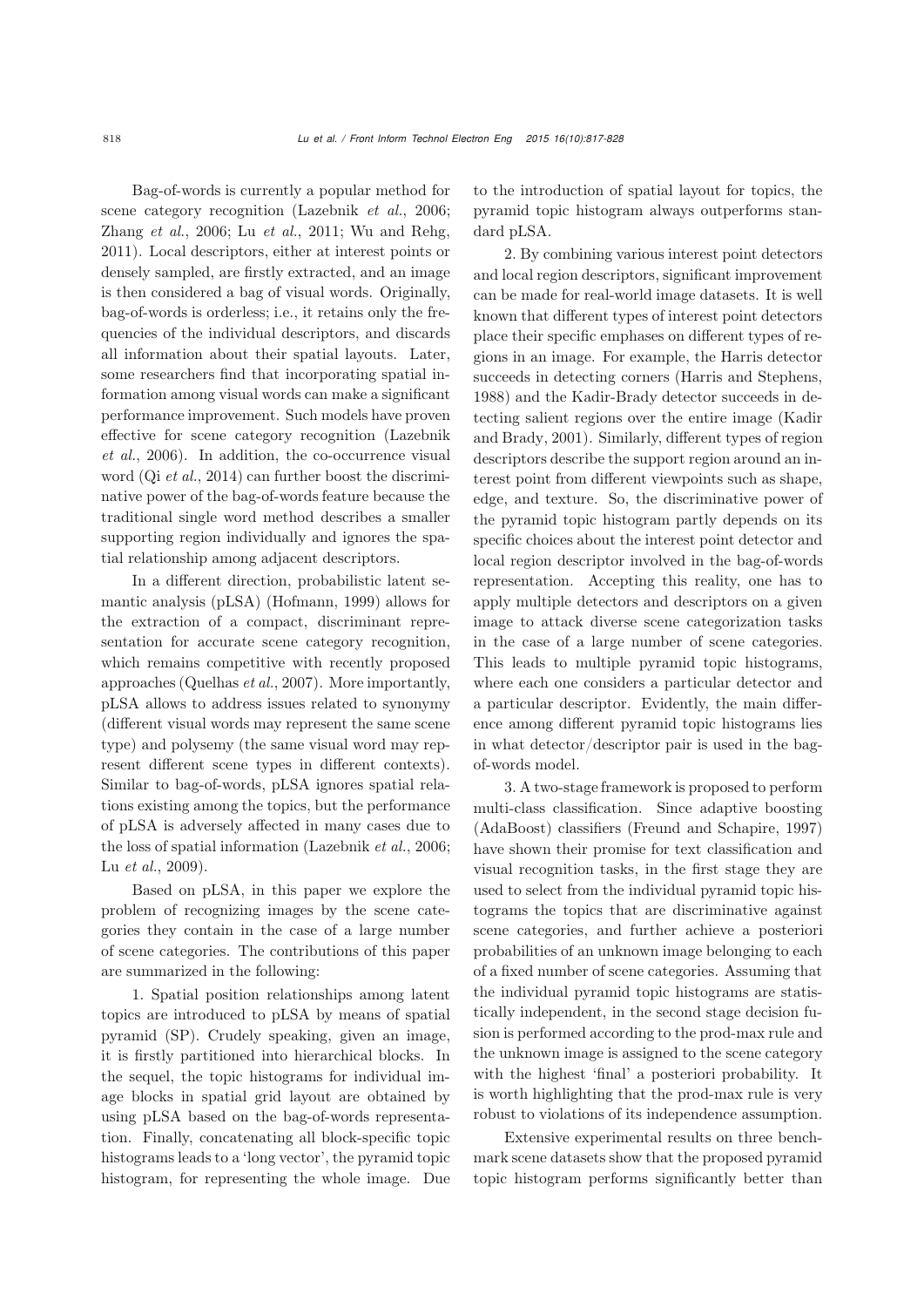standard pLSA and that the proposed method exceeds most state-of-the-art methods.

## 2 Probabilistic latent semantic analysis

In text analysis, probabilistic latent semantic analysis (pLSA) [\(Hofmann, 1999\)](#page-10-1) is frequently used to discover semantic topics in a corpus using the bag-of-words document representation. pLSA is applied to images by using a visual analogue of a word, formed by vector quantizing the descriptor of the local region around the interest point.

Given a collection of training images  $\mathcal{D}$  =  ${d_1, d_2, \ldots, d_N}$  with code words from a visual code book  $W = \{w_1, w_2, \ldots, w_V\}$ , where N is the number of training images and V the number of distinct code words in the visual code book, the training images can be summarized in a  $V \times N$  co-occurrence table  $\mathbf{N} = (N_{in})$  with entry  $N_{in} = s(w_i, d_n)$  representing the number of occurrences of word  $w_i$  in image  $d_n$ .

pLSA is a statistical model that associates a latent (or hidden) variable  $z \in \mathcal{Z} = \{z_1, z_2, \ldots, z_R\},\$ where  $R$  is the number of topics, with each observation (occurrence of a code word in an image). These latent variables, usually called 'topics', are finally used to build a joint probability model over images and code words, defined as

<span id="page-2-1"></span>
$$
p(w_i, d_n) = \sum_{r=1}^{R} p(w_i, d_n, z_r)
$$
  
=  $p(d_n) \sum_{r=1}^{R} p(w_i | z_r) p(z_r | d_n),$  (1)

where the joint probability  $p(w_i, d_n, z_r)$  is assumed to have the form of the graphical model shown in Fig. [1a](#page-2-0). Marginalizing over topics  $z_r$  in Eq. [\(1\)](#page-2-1) determines the condition probability  $p(w_i|d_n)$ :

<span id="page-2-2"></span>
$$
p(w_i|d_n) = \sum_{r=1}^{R} p(z_r|d_n)p(w_i|z_r).
$$
 (2)

pLSA introduces a conditional independent assumption: the occurrence of a code word  $w_i$  is independent of the image  $d_n$  it belongs to, given a topic  $z_r$ . As can be seen from Eq. [\(2\)](#page-2-2), the conditional probability  $p(w_i|d_n)$  is expressed as a convex combination of the topic-specific distributions  $p(w_i|z_r)$ . This corresponds to matrix decomposition as shown in Fig. [1b](#page-2-0).



<span id="page-2-0"></span>Fig. 1 pLSA model: (a) In the pLSA graphical model representation (plate notation), filled circles indicate observed random variables, unfilled circles indicate unobserved ones, and  $W_d$  is the number of words per image; (b) In pLSA, the image-specific code word distribution  $p(w|d)$  can be expressed as a convex combination of the topic-specific distributions  $p(w|z)$ 

The parameters of the model are estimated by using the maximum likelihood principle. Specifically, given a set of training images  $\mathcal{D}$ , the log-likelihood function of model parameters  $\Theta$  can be expressed by

$$
\mathcal{L}(\Theta|\mathcal{D}) = \sum_{d \in \mathcal{D}} \sum_{w \in \mathcal{W}} s(w, d) \ln p(z, d, w), \quad (3)
$$

where the notation is simplified by dropping the indices from corresponding variables. The optimization is conducted by using the expectation maximization (EM) algorithm. This estimation procedure involves determining the topic-specific distributions  $p(w|z)$ , which are common to all images, and the mixture coefficients  $p(z|d)$ , which are specific for each image. Algorithm [1](#page-3-0) summarizes the learning procedure of pLSA. Note that  $p(d|z)$ , not  $p(z|d)$ , is returned by Algorithm [1.](#page-3-0) In fact,  $p(z|d)$  can be easily obtained without too much mathematics after the convergence of the EM algorithm.

In the testing stage, when observing a novel image  $d_{\text{test}}$ , the mixing coefficients  $p(z|d_{\text{test}})$ , which are used to represent the testing image, are computed using the fold-in heuristic. This is achieved by running EM in a similar manner to that used in learning, but now only the coefficients  $p(z|d_{\text{test}})$  are updated in each M-step with the learned  $p(w|z)$  kept fixed.

# 3 Pyramid topic histogram

Given a certain pair of detector and descriptor, the construction of pyramid topic histogram *x* from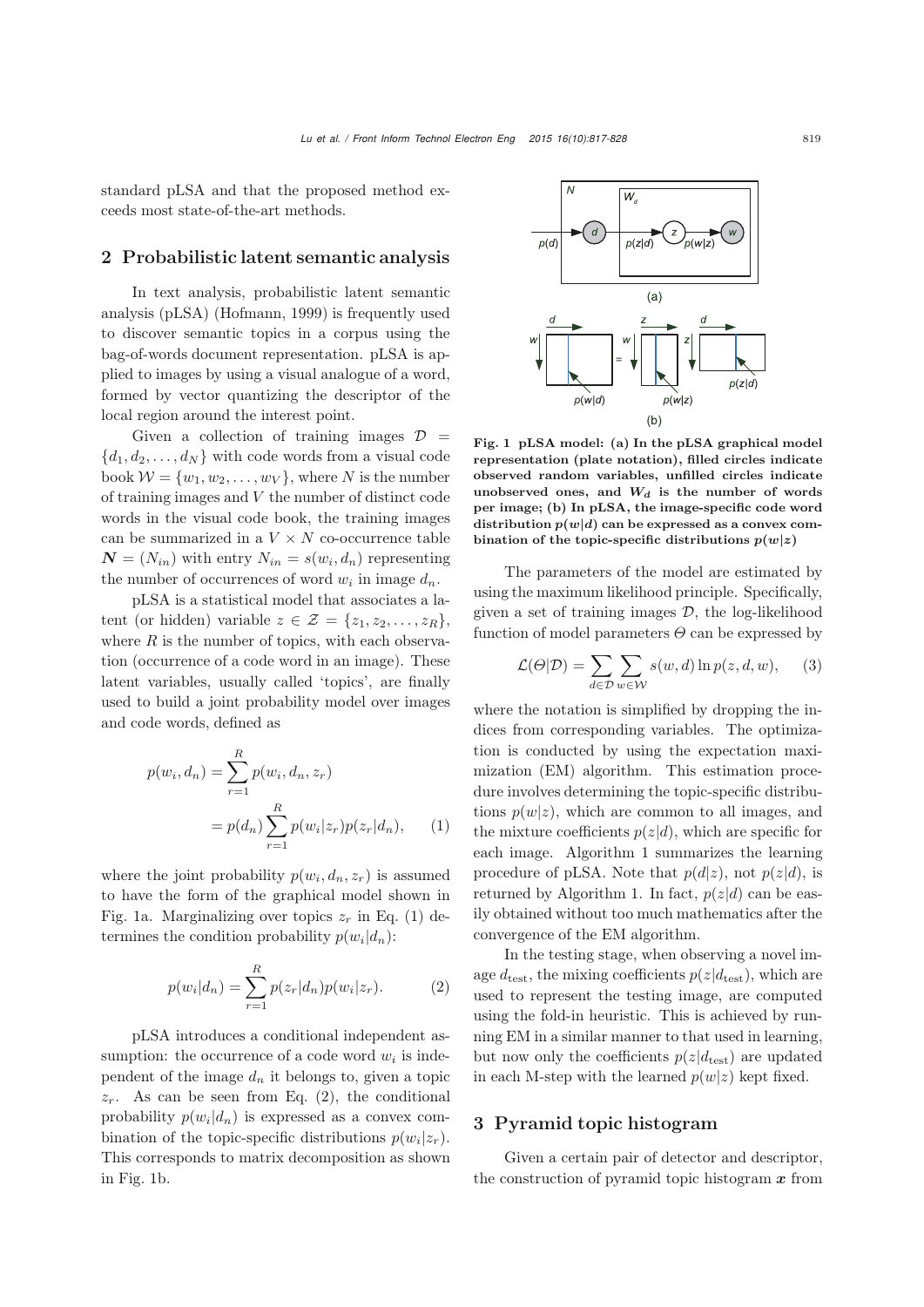<span id="page-3-0"></span>Algorithm 1 Learning procedure of pLSA

- **Require:**  $N = (s(d, w))$ : co-occurrence table; R: number of topics;  $T:$  maximum number of iterations;  $\epsilon$ : a small positive constant
- 1: Initialize  $p(z)$ ,  $p(d|z)$ , and  $p(w|z)$  to  $p^{0}(z)$ ,  $p^{0}(d|z)$ , and  $p^0(w|z)$ , respectively
- 2:  $t = 0$
- 3: repeat
- 4: (E-step) Compute

$$
p^{t}(z|d,w) = \frac{p^{t}(z)p^{t}(d|z)p^{t}(w|z)}{\sum_{z} p^{t}(z)p^{t}(d|z)p^{t}(w|z)}
$$
(4)

5: (M-step) Evaluate the following three equations:

$$
p^{t+1}(w|z) = \frac{\sum_{d} s(d,w)p^{t}(z|d,w)}{\sum_{w,d} s(d,w)p^{t}(z|d,w)}
$$
(5)

$$
p^{t+1}(d|z) = \frac{\sum_{w} s(d, w)p^{t}(z|d, w)}{\sum_{w,d} s(d, w)p^{t}(z|d, w)}
$$
(6)

$$
p^{t+1}(z) = \frac{\sum_{d,w} s(d,w)p^{t}(z|d,w)}{\sum_{d,w} s(d,w)}
$$
(7)

6: Evaluate the log-likelihood function

$$
\mathcal{L}^{t+1} = \sum_{d,w} s(d,w) \ln p^{t+1}(z,d,w)
$$

$$
= \frac{s(d,w)p^{t}(z|d,w)}{\sum_{d,w} s(d,w)}
$$
(8)

and log-likelihood difference  $\Delta \mathcal{L}^{t+1} = \mathcal{L}^{t+1} - \mathcal{L}^t$ <br> $t = t + 1$ 7:  $t = t + 1$ <br>8: **until**  $\Delta \mathcal{L} < \epsilon$  or  $t > T$ 

- 
- 9: return  $p(z)$ ,  $p(d|z)$ ,  $p(w|z)$

an image d involves several main steps (Fig. [2\)](#page-3-1). In brief, a spatial pyramid is first generated from the image, and then interest points (or keypoints) in the blocks of the pyramid are automatically detected. Third, local descriptors are computed over the image regions associated with these points. Fourth, all descriptors are quantized into code words, and all occurrences of each specific code word of the code book are counted to build the bag-of-words representation for the blocks, i.e., co-occurrence tables. The top part of Fig. [2](#page-3-1) highlights interest point detection, region description, and vector quantization involved in the bag-of-words computation for a given block. Finally, the topic histograms are computed over the blocks based on pLSA using the EM algorithm and further concatenated to form a long vector (i.e., pyramid topic histogram) to represent the image. In the following, we describe each step in more detail.



<span id="page-3-1"></span>Fig. 2 The main steps of computing the pyramid topic histogram for an image

#### 3.1 Spatial pyramid generation

A spatial pyramid of an image is a collection of decreasing resolution images arranged in the shape of a pyramid. As can be seen from Fig. [3,](#page-4-0) the base of the pyramid contains a high-resolution representation of the image being processed; the apex contains a low-resolution approximation. As we move up the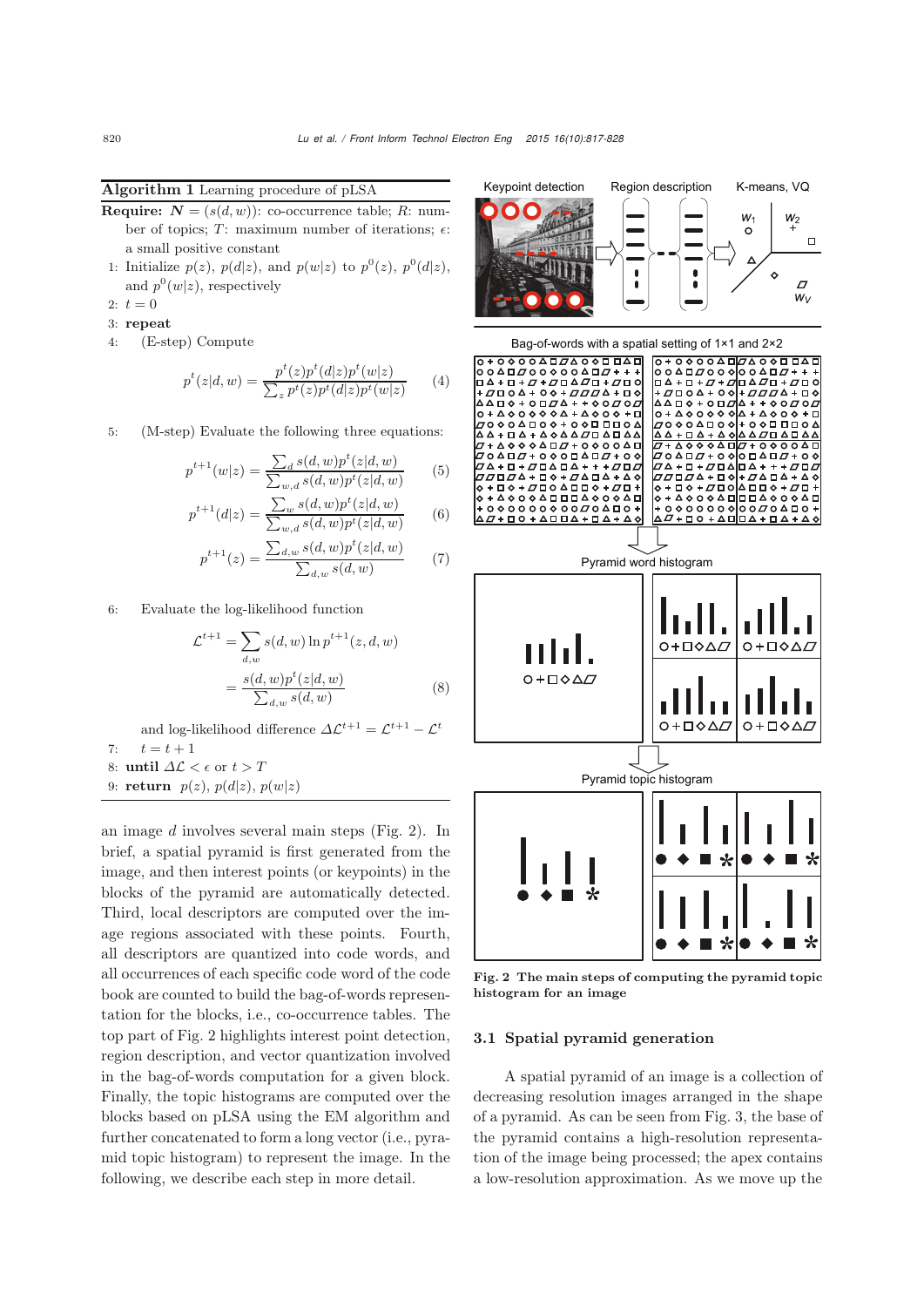pyramid, both size and resolution decrease. Suppose base level D is of size  $M \times M$ , apex level 1 is of size  $(M/2^{D-1}) \times (M/2^{D-1})$ , and general level  $\ell$  is of size  $(M/2^{D-\ell}) \times (M/2^{D-\ell})$ . Then, we divide each level, e.g., level  $\ell$ , into  $2^{\ell-1} \times 2^{\ell-1}$  non-overlapping blocks with the same size, which makes a total of  $2^{2(\ell-1)}$ <br>blocks at lovel  $\ell$ . We see easily see from Fig. 3 that blocks at level  $\ell$ . We can easily see from Fig. [3](#page-4-0) that all blocks at the different levels of the pyramid contain the same number of pixels.



<span id="page-4-0"></span>Fig. 3 Spatial pyramid of depth  $D = 3$ 

## 3.2 Interest point detection

For each of blocks of the pyramid, we extract interest points such as Lowe's difference-of-Gaussian (DoG) points [\(Lowe](#page-10-5), [2004](#page-10-5)), Harris corner points [\(Harris and Stephens](#page-10-2), [1988\)](#page-10-2), maximally stable extremal regions (MSER) [\(Matas](#page-11-6) *et al.*, [2004\)](#page-11-6), and Kadir-Brady salient regions [\(Kadir and Brady,](#page-10-3) [2001](#page-10-3)). These interest point detectors are invariant to different types of geometric and photometric transforms and still discriminative enough to establish correct correspondence [\(Mikolajczyk and Schmid](#page-11-7), [2004](#page-11-7)). An empirical evaluation of interest point detectors for scene category recognition showed that evenly sampled grid points (sometimes called 'dense points') spaced at a fixed number of pixels, which can be helpful in describing textureless regions such as the sky, are superior to other types of interest point detectors [\(Li and Perona, 2005](#page-10-6)).

#### 3.3 Region description

In the description stage, each of the local regions around the detected interest point location is converted into a more compact and stable (invariant) descriptor that can be matched against other descriptors. The descriptors should be distinctive and at the same time robust to changes in viewing conditions. To date, many descriptors have been proposed. For example, scale invariant feature transform (SIFT) [\(Lowe](#page-10-5), [2004](#page-10-5)), census transform histogram (CENTRIST) [\(Wu and Rehg, 2011\)](#page-11-2), and self-similarity (SSIM) [\(Shechtman and Irani, 2007](#page-11-8)) are frequently used descriptors for scene category recognition. These local region descriptors have been shown to be very effective for scene category recognition (Lu *[et al.](#page-11-1)*, [2011;](#page-11-1) [Wu and Rehg](#page-11-2), [2011](#page-11-2)).

# 3.4 Vector quantization and bag-of-words representation

Applying the previous two steps just described to each of the blocks of the pyramid for an image, we obtain a set of local region descriptors, which are then vector quantized into visual code words according to the nearest neighbor (NN) rule. The distinct visual code words constituting the code book are obtained by clustering local descriptors from a subset of training images, either using K-means, hierarchical clustering, or randomized k-d trees. The hope here is that the cluster centers (i.e., code words) are meaningful and representative common sub-patterns, such as spots, flat regions, edges, edge ends, and corners. For the distance measure, either the Euclidean distance or histogram intersection distance (HID) can be adopted in the clustering. Despite the fact that the HID for histogram descriptors is more effective in supervised learning tasks [\(Wu](#page-11-9), [2012](#page-11-9)), the Euclidean distance is more computationally efficient. K-means is used for a similar reason. Another point to mention is that the length of the code book depends on the specific task and needs to be determined using cross validation (CV) in most cases.

In the sequel, all occurrences of each specific code word in the blocks, i.e., the co-occurrence tables, are counted to build the bag-of-words representation for the blocks. Specifically, given a collection of training images  $\mathcal{D} = \{d_1, d_2, \ldots, d_N\}$ , we can obtain  $\sum_{\ell=1}^{D} 4^{\ell-1}$  co-occurrence tables  $\{N_{\ell c} | \ell =$ 1, 2,..., D;  $c = 1, 2, ..., 4^{\ell-1}$ } with  $N_{\ell c}$  denoting the co-occurrence table which summarizes the training images residing in the cth block at level  $\ell$  in the spatial pyramid layout.

#### 3.5 Topic histogram computation

Fitting pLSA on the co-occurrence tables  ${N_{\ell c}}$ , we obtain the block-specific mixing coefficients (i.e., the topic histogram)  $p_{\ell c}(z_r|d)$  ( $r =$ <br>1.2 B) for image d, where B (the number of  $1, 2, \ldots, R$ ) for image d, where R (the number of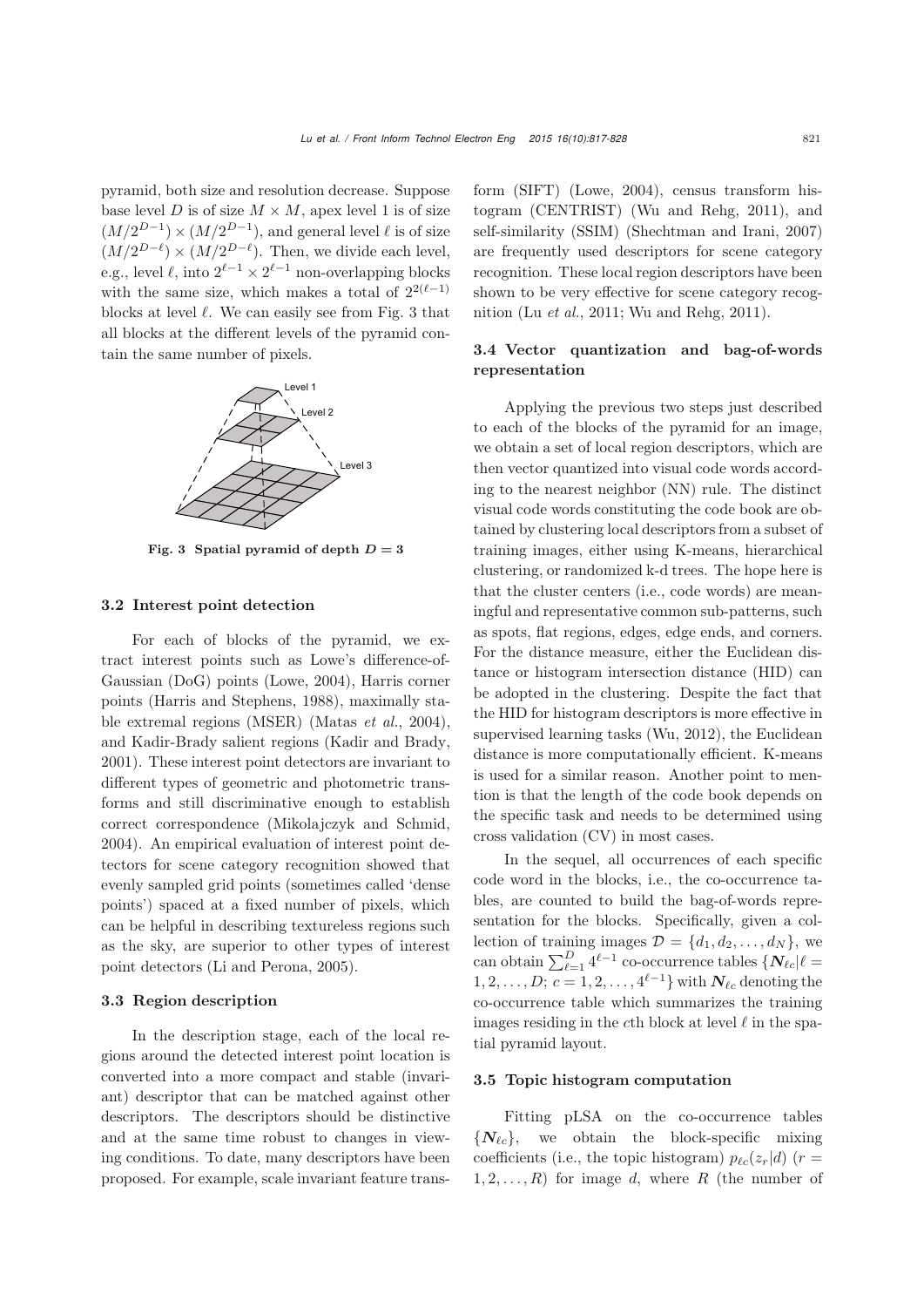distinct topics) is assumed to be fixed for different blocks despite their positions. In the end, the feature *x* representing the image d that we will use is defined by concatenating the topic histograms from all the blocks in the corresponding pyramid:

$$
\boldsymbol{x} = (p_{\ell c}(z_r|d)), \tag{9}
$$

where  $r = 1, 2, ..., R$ ,  $\ell = 1, 2, ..., D$ , and  $c =$  $1, 2, \ldots, 4^{\ell-1}$ . This type of feature is referred to as the pure mid topic histogram. Algorithm 2 gives the the pyramid topic histogram. Algorithm [2](#page-5-0) gives the pseudo-code for computing the pyramid topic histogram from the training images. Note that  $\mathcal{D}_{\text{voc}}$ (Line 2, Algorithm [2\)](#page-5-0), a subset of  $\mathcal{D}_{\text{train}}$ , is used to construct the visual code book.

Because the discriminative power of the pyramid topic histogram depends on its specific choices about the interest point detector and local region descriptor employed in the model of bag-of-words, various types of interest points can be detected and each of interest points can also be represented by various types of local region descriptors. For example, we can detect DoG points, Harris corner points, and MSER, and each of the detected points can be described by SIFT, SSIM, CENTRIST, and histogram of gradients (HOG). This leads to multiple pyramid topic histograms, where each one considers a particular interest point detector and a particular region descriptor. Evidently, the main difference among different pyramid topic histograms lies in what detector/descriptor pair is selected in the model of bag-of-words. As expected, a combination of multiple detectors and descriptors usually achieves better results than even the most discriminative individual detector and descriptor. Obviously, the proposed feature has high flexibility such that other detectors and descriptors can be easily added. Due to a combination of multiple detectors and descriptors, the proposed feature is capable of handling diverse scene categorization tasks.

Here the latent topics may be regarded as object categories (for example, houses and streets) so that any scene image or block containing instances of several objects is modeled as a mixture of latent topics. Thus, the pyramid topic histogram is a type of mid-level feature, which can partly bridge the semantic gap between low-level content (color, shape, and texture) and high-level concepts (scene categories, events, etc.).

<span id="page-5-0"></span>Algorithm 2 Computing the pyramid topic histograms of the training images

- **Require:**  $\mathcal{D}_{\text{train}} = \{d_1, d_2, \ldots, d_N\}$ : training set; V: length of the code book;  $R:$  number of topics;  $D:$ depth of spatial pyramid
- 1:  $S \leftarrow \text{null}$
- 2: for all  $d_l \in \mathcal{D}_{\text{voc}} \subseteq \mathcal{D}_{\text{train}}$ do
- 3:  $\mathcal{F}_l \leftarrow f(d_l)$ , where  $f(\cdot)$  denotes the keypoint detector
- 4:  $S \leftarrow S \cup u(\mathcal{F}_l; d_l)$ , where  $u(\cdot)$  denotes local descriptor generation
- 5: end for
- 6:  $W \leftarrow$  Kmeans $(S, V)$
- 7: for  $n = 1$  to N do<br>8:  $\mathcal{F}_n \leftarrow f(d_n)$
- 8:  $\mathcal{F}_n \leftarrow f(d_n)$ <br>9:  $\mathcal{U}_n \leftarrow u(\mathcal{F}_n;$
- 9:  $\mathcal{U}_n \leftarrow u(\mathcal{F}_n; d_n)$ <br>10:  $\mathcal{Q}_n \leftarrow \text{VO}(\mathcal{U}_n)$
- $\mathcal{Q}_n \leftarrow \text{VQ}(\mathcal{U}_n, \mathcal{W})$ , where each descriptor in  $\mathcal{U}_n$ is finally represented by the corresponding code word index
- 11: end for
- 12: **for**  $\ell = 1$  to D **do**<br>13: **for**  $c = 1$  to  $2^{2(\ell)}$
- 13: **for**  $c = 1$  to  $2^{2(\ell-1)}$  do
- 14:  $N_{\ell c} \leftarrow \text{null}$
- 15: **for**  $n = 1$  to N **do**<br>16:  $N_e \leftarrow N_e + h$
- 16:  $N_{\ell c} \leftarrow N_{\ell c} + \text{hist}_{\ell c}(Q_n)$ , where  $\text{hist}_{\ell c}(Q_n)$ denotes the code word histogram computed from the cth block at level  $\ell$  of  $P_n$ , where  $P_n$ is the spatial pyramid of image  $d_n$

```
17: end for
```
- 18: Given  $N_{\ell c}$ , for all  $(i, r, n)$ , apply Algorithm [1](#page-3-0) to compute  $p_{\ell c}(w_i|z_r)$  and  $p_{\ell c}(z_r|d_n)$
- 19: end for
- 20: end for
- 21:  $x_n \leftarrow \text{null}$
- 22: for  $n = 1$  to N do<br>23: for  $\ell = 1$  to D d
- 23: **for**  $\ell = 1$  to D **do**<br>24: **for**  $c = 1$  to  $2^{2^{(\ell)}}$
- 24: **for**  $c = 1$  to  $2^{2(\ell-1)}$  do
- 25:  $\mathbf{x}_n = \text{cat}(\mathbf{x}_n, (p_{\ell c}(z_1|d_n), p_{\ell c}(z_2|d_n), \ldots,$ <br>  $\mathbf{x}_n(z_1|d_n))$ , where  $\text{cat}(z_1|d_n)$  is the consections  $p_{\ell c}(z_R|d_n))$ , where cat(·) is the concatenation function
- 26: end for
- 27: end for
- 28: end for
- 29: **return**  $x_n, n = 1, 2, ..., N$

## 4 Two-stage classification

Similar to the distributed fusion schemes II–IV of Hu *[et al.](#page-10-7)* [\(2005\)](#page-10-7), we propose a two-stage framework to perform multi-class classification in this section. In the first stage Adaboost is used to select from the individual pyramid topic histograms the topics that are discriminative against scene categories, and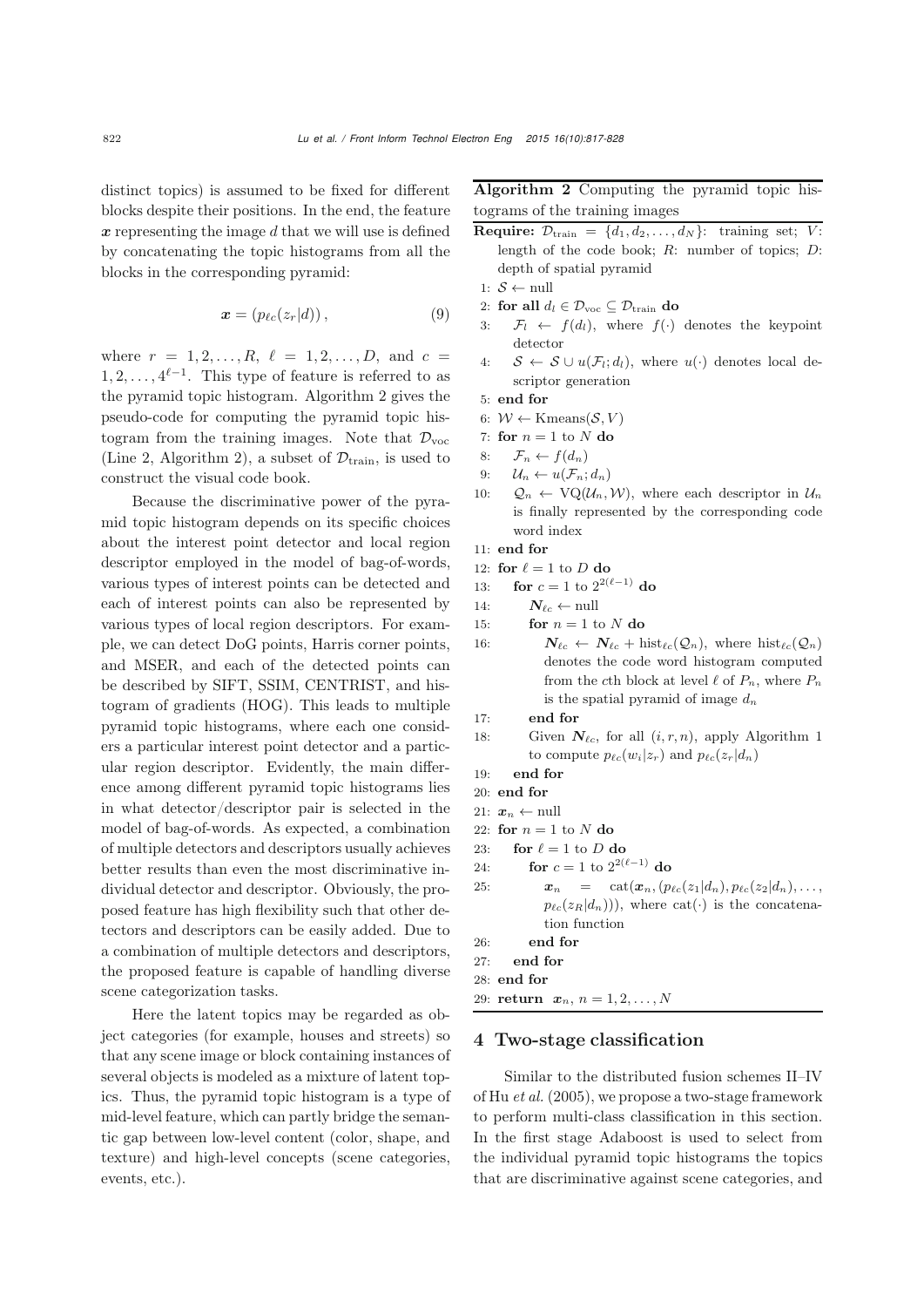further compute posterior probabilities of a novel image belonging to each of a fixed number of categories. Then, the prod-max rule is employed to fuse multiple information cues obtained in the first stage.

#### 4.1 First stage: AdaBoost classification

Boosting is a general approach for improving the performance of a given set of weak classifiers and is one of the most powerful techniques. At the heart of a boosting method lies the so-called base classifier, which is a weak classifier. A series of classifiers is then designed iteratively, employing each time the base classifier but using a different subset of the training set, according to an iteratively computed distribution, or a different weighting over the samples of the training set. At each iteration, the computed weighting distribution gives emphasis to the 'hardest' (incorrectly classified) samples. The final, strong classifier is obtained as a weighted average of the weak classifiers. For every specific pyramid topic histogram, AdaBoost (the most popular one among boosting methods) is used to select the discriminative topics and further compute posterior probabilities of an unknown image belonging to each of a fixed number of scene categories. In a two-class case, we take decision stumps as weak classifiers. A decision stump  $h(x, k, p, \theta)$  is a threshold function over the  $k$ <sup>th</sup> dimension of feature vector  $x$ , where  $\theta$  is a threshold and p is a polarity indicating the direction of the inequality:

$$
h(\boldsymbol{x}, k, p, \theta) = \begin{cases} 1, & px_k < p\theta, \\ 0, & \text{otherwise.} \end{cases}
$$
 (10)

Algorithm [3](#page-6-0) shows the learning algorithm of AdaBoost for two-class classification. For every specific pyramid topic histogram, multi-class classification is done with the 'one-versus-the-rest' rule: a classifier is learned to separate each class from the rest, and a testing image is assigned the label of the classifier with the highest response.

## 4.2 Second stage: decision fusion

Prod-max (Lu *[et al.](#page-11-1)*, [2011\)](#page-11-1) is used to combine multiple cues derived from various pyramid topic histograms. For M pyramid topic histograms and K classes, let  ${H_{mk}(\mathbf{x}^m)}$  be AdaBoost classifiers learned from the available training subset by using Algorithm [3.](#page-6-0) In the testing phase, given an unknown

<span id="page-6-0"></span>Algorithm 3 AdaBoost for scene classification

- **Require:**  $\mathcal{D}_{\text{train}} = \{(\boldsymbol{x}_1, y_1), \ldots, (\boldsymbol{x}_N, y_N)\}$ : training set;  $T$ : number of weak classifiers
- 1: Initialize weights to  $w_{0,n} \leftarrow 1/N$ ,  $n = 1, 2, ..., N$
- 2: for  $t = 1, 2, ..., T$  do<br>3: Normalize the weight
- 3: Normalize the weights of training images such that  $\sum_{n=1}^{N} w_{t,n} = 1$
- 4: Learn weak classifier  $h_t(x) = h(x, k_t, p_t, \theta_t)$  by minimizing the weighted error:

$$
\epsilon_t \leftarrow \min_{k,p,\theta} \sum_{n=1}^N w_{t,n} |h(\boldsymbol{x}_n,k,p,\theta) - y_n|,
$$

where  $k_t$ ,  $p_t$ , and  $\theta_t$  are the minimizers of  $\epsilon_t$ 

- 5: Update the weights:  $w_{t+1,n} \leftarrow w_{t,n} \beta_t^{1-e_n}$ , where  $e_n = 0$  if  $x_n$  is classified correctly, and  $e_n = 1$ otherwise. Here,  $\beta_t = \epsilon_t/(1 - \epsilon_t)$
- 6: end for
- 7: The strong classifier is defined as

$$
H(\boldsymbol{x}) \leftarrow \frac{\sum_{t=1}^{T} \alpha_t h_t(\boldsymbol{x})}{\sum_{t=1}^{T} \alpha_t},
$$
 (11)  
where  $\alpha_t = \log \frac{1}{\beta_t}$ 

image  $d_{\text{test}}$  with pyramid topic histograms,  $\{\boldsymbol{x}^m\}$ , an  $M \times K$  matrix  $\mathbf{T} = (t_{mk})$  can be obtained from the AdaBoost classifiers  $\{H_{mk}(\boldsymbol{x}^m)\}\text{, where the } (m, k)$ th element of  $T$ , i.e.,  $t_{mk}$ , denotes the probability of  $d_{\text{test}}$  belonging to class  $\omega_k$  based on the mth pyramid topic histogram, i.e.,

$$
t_{mk}=H_{mk}(\boldsymbol{x}^m).
$$

The final decision function of prod-max for image  $d_{\text{test}}$  is of the following form:

<span id="page-6-1"></span>
$$
y = f(T) = \underset{k \in \{1, 2, ..., K\}}{\arg \max} [y]_k, \tag{12}
$$

where the kth component of vector  $y$ , i.e.,  $[y]_k$ , is defined as

<span id="page-6-2"></span>
$$
[y]_k = \prod_{m=1}^{M} t_{mk}.
$$
 (13)

Note that to avoid symbol confusion, in Eqs. [\(12\)](#page-6-1) and [\(13\)](#page-6-2) the k<sup>th</sup> component of **y** is written as  $[y]_k$ , not usually  $y_k$ , because  $y_k$  has been used to denote the label of image  $d_k$  in Algorithm [3.](#page-6-0) As seen from Eq. [\(13\)](#page-6-2), for the prod-max rule, the score of the image  $d_{\text{test}}$  belonging to a given class  $\omega_k$  is determined by the product of the scores obtained from the individual pyramid topic histograms.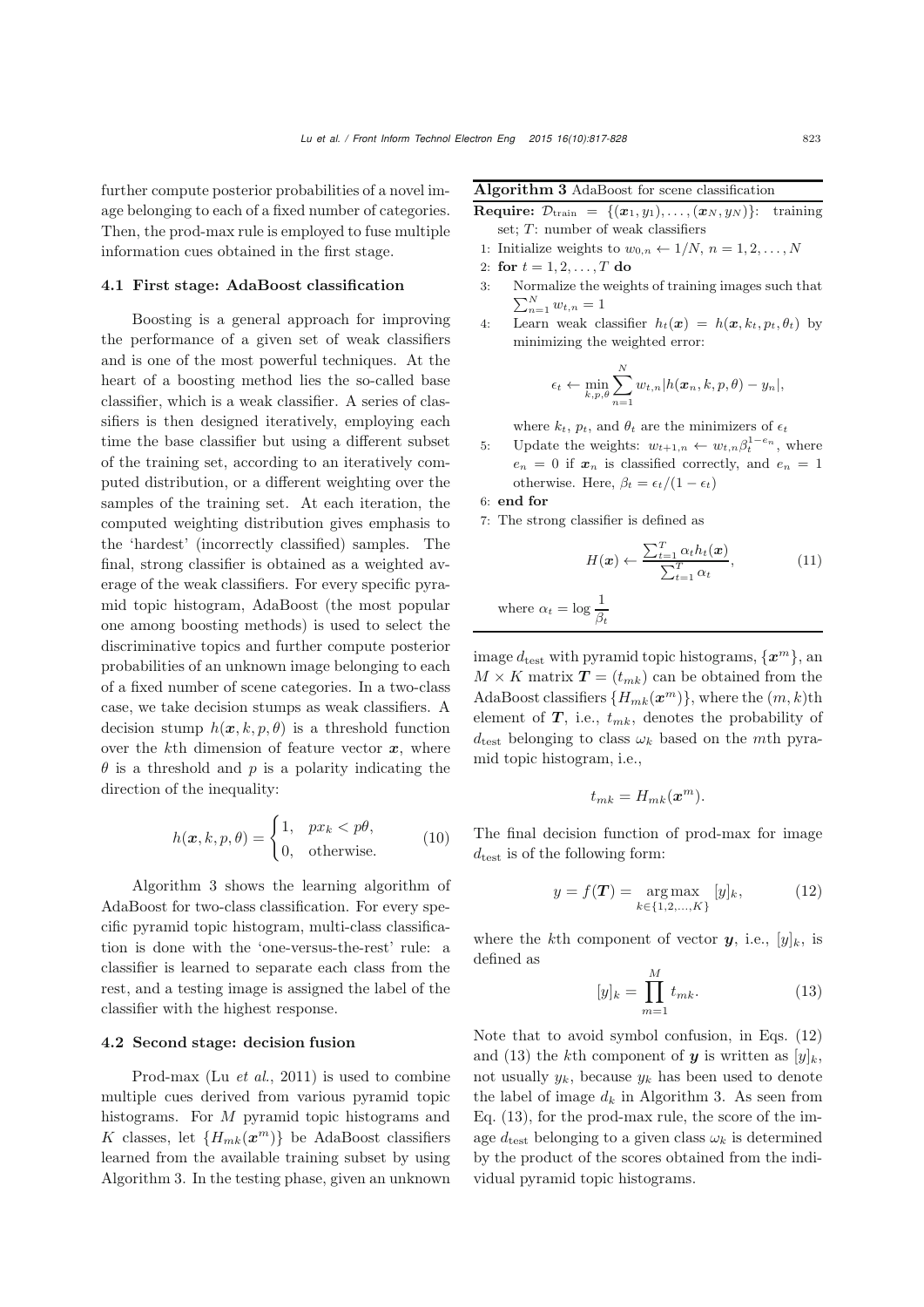The reason for employing the prod-max rule to combine multiple cues can be described from a statistical point of view. Assume that the individual pyramid topic histograms  $x^m$  ( $m = 1, 2, ..., M$ ) are statistically independent. Under this assumption, we can write

<span id="page-7-1"></span>
$$
p(\boldsymbol{x}^1, \boldsymbol{x}^2, \dots, \boldsymbol{x}^M | \omega_k) = \prod_{m=1}^M p(\boldsymbol{x}^m | \omega_k).
$$
 (14)

Posterior probabilities  $p(\omega_k|\mathbf{x}^1, \mathbf{x}^2, ..., \mathbf{x}^M)$  (k =  $1, 2, \ldots, K$  are now stated as

$$
p(\omega_k|\mathbf{x}^1, \mathbf{x}^2, \dots, \mathbf{x}^M) \propto p(\mathbf{x}^1, \mathbf{x}^2, \dots, \mathbf{x}^M|\omega_k)p(\omega_k)
$$

$$
\propto \prod_{m=1}^M p(\mathbf{x}^m|\omega_k)p(\omega_k)
$$

$$
\propto \frac{\prod_{m=1}^M p(\omega_k|\mathbf{x}^m)}{p^{M-1}(\omega_k)}.
$$
(15)

Furthermore, if the a priori probabilities are equal, that is,  $p(\omega_k)=1/K \,\forall k$ , Eq. [\(15\)](#page-7-0) becomes

$$
p(\omega_k|\boldsymbol{x}^1,\boldsymbol{x}^2,\ldots,\boldsymbol{x}^M) \propto \prod_{m=1}^M p(\omega_k|\boldsymbol{x}^m).
$$
 (16)

This leads to Eq. [\(13\)](#page-6-2). Although there is no guarantee about the statistical independence Eq. [\(14\)](#page-7-1) for most cases, the prod-max rule can be very robust to violations of its independence assumption, and it has been reported to perform well for many real-world datasets (Lu *[et al.](#page-11-1)*, [2011\)](#page-11-1).

## 5 Experiments and results

## 5.1 Datasets and setup

We apply the proposed approach to three benchmark scene datasets proposed by [Oliva and Torralba](#page-11-10) [\(2001](#page-11-10)), [Li and Perona](#page-10-6) [\(2005](#page-10-6)), and [Lazebnik](#page-10-0) *et al.* [\(2006](#page-10-0)), respectively. We will refer to them as OT, LP, and LSP, respectively. Among these three datasets, LSP is the most challenging. It is composed of 15 scene categories where each category has 200 to 400 images. LSP includes 4485 images in total, and the average image size is  $300 \times 250$  pixels. LSP is one of the most complete scene category datasets used in the literature. Fig. [4](#page-7-2) shows some example images from the LSP dataset. OT and LP consist of 8 and 13 categories, respectively. All experiments in this study are performed in gray scale, even when color



Fig. 4 Example images from the LSP dataset

<span id="page-7-2"></span><span id="page-7-0"></span>images are available. All experiments are repeated five times with different randomly selected training and testing images, and the average of per-category recognition accuracies is recorded for each run. The final results are reported as the mean and standard deviation of the results from the individual runs.

To evaluate the recognition performance, we stick to the methodologies defined by the designers of the corresponding datasets. Specifically, for all three datasets, 100 images per class are randomly selected for training and the remainder for testing in each run.

#### 5.2 Implementation details

The values of the parameters for pyramid topic histograms over the OT, LP, and LSP datasets are listed in Table [1.](#page-8-0) In short, six types of descriptors are computed at dense points with a spacing of  $\sigma^m$ pixels for all datasets. At each point, the descriptors are computed over a  $\Delta^m \times \Delta^m$  pixel patch. The sizes of all visual code books,  $V^m$ , are empirically set acco[rding](#page-10-0) [to](#page-10-0) [the](#page-10-0) [comparative](#page-10-0) [evaluation](#page-10-0) [of](#page-10-0) Lazebnik *et al.* [\(2006](#page-10-0)). To incorporate spatial information, spatial pyramids of depth  $D^m = 3$  are used except for HOG where  $D^m = 4$ . The number of topics over each block,  $R^m$ , is determined by cross validation, where the step size is set to 5. Note that for a certain detector/descriptor pair, even though we in this study restrict ourselves to using topic histograms that have the same bins (topics) over all blocks, nothing would prevent us from using topic histograms that have different bins over different blocks.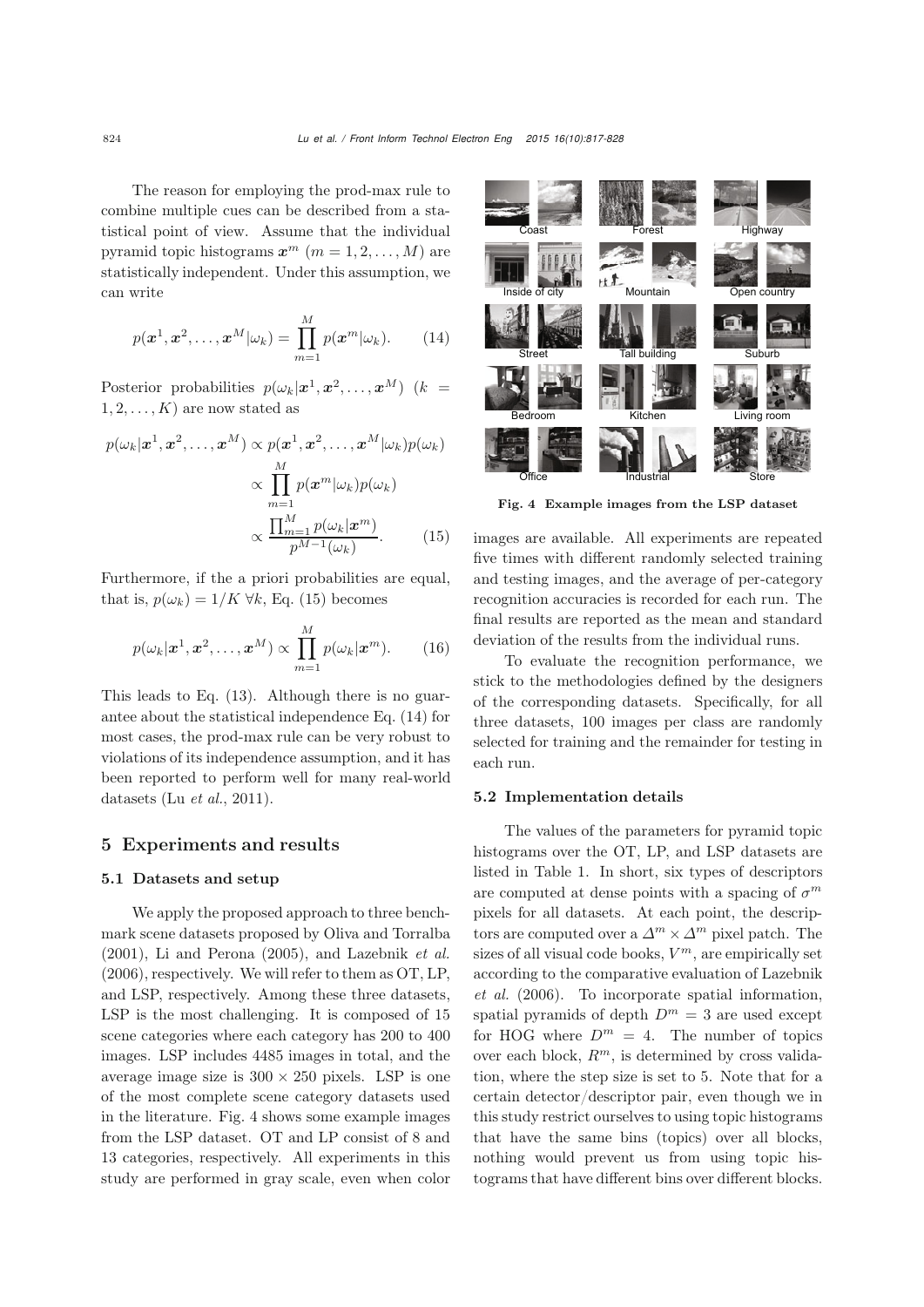| $\frac{1}{2}$ over the $\frac{1}{2}$ , $\frac{1}{2}$ , $\frac{1}{2}$ , and $\frac{1}{2}$ and $\frac{1}{2}$ |          |                                                               |                      |       |            |             |       |  |  |
|------------------------------------------------------------------------------------------------------------|----------|---------------------------------------------------------------|----------------------|-------|------------|-------------|-------|--|--|
| m                                                                                                          | Detector | Descriptor                                                    | $R^m$                | $D^m$ | $\sigma^m$ | $\Lambda^m$ | $V^m$ |  |  |
| $\overline{2}$<br>3<br>4                                                                                   | Grid     | <b>PATCH</b><br><b>SSIM</b><br><b>SIFT</b><br><b>CENTRIST</b> | 25<br>40<br>30<br>35 | 3     | 8          | 16          | 200   |  |  |
| 5                                                                                                          |          | HOG                                                           | 25                   | 4     |            |             |       |  |  |
| 6                                                                                                          | Grid     | CТ                                                            | 20                   | 3     |            | 3           | 256   |  |  |

<span id="page-8-0"></span>Table 1 The values of the parameters for mPHOTO over the OT, LP, and LSP datasets

## 5.3 Experimental results

5.3.1 Comparison between pyramid topic histogram and pLSA

Based on the grid detector and SIFT descriptor, Table [2](#page-8-1) shows the results of the pyramid topic histogram over the OT, LP, and LSP datasets as the depth of spatial pyramid increases from 1 to 3. If  $D = 1$ , the pyramid topic histogram reduces to a standard pLSA. As seen from Table [2,](#page-8-1) recognition accuracies improve dramatically as we go from  $D = 1$ to a multi-level setup for all datasets. For example, if  $D = 3$ , the pyramid topic histogram achieves recognition accuracies of 84.6%, 80.1%, and 75.4%, which are much higher than the 81.4%, 71.8%, and 65.8% obtained with standard pLSA over the OT, LP, and LSP datasets, respectively. Especially, about  $10\%$ improvement is obtained over the LSP dataset.

<span id="page-8-1"></span>Table 2 The average of per-category recognition rates over OT, LP, and LSP obtained using the pyramid topic histogram based on the grid detector and SIFT descriptor

| $\overline{D}$ | Recognition rate $(\%)$ |                |                |  |  |  |  |  |  |
|----------------|-------------------------|----------------|----------------|--|--|--|--|--|--|
|                | OТ                      | LP             | LSP            |  |  |  |  |  |  |
|                | $81.4 \pm 0.2$          | $71.8 \pm 0.8$ | $65.8 \pm 0.8$ |  |  |  |  |  |  |
| $\mathcal{D}$  | $82.3 + 0.7$            | $75.0 \pm 1.1$ | $70.2 \pm 0.1$ |  |  |  |  |  |  |
| 3              | $84.6 \pm 0.1$          | $80.1 \pm 0.9$ | $75.4 \pm 0.1$ |  |  |  |  |  |  |

5.3.2 Results based on a combination of multiple detectors and descriptors

Table [3](#page-8-2) shows the results of pyramid topic histograms based on a combination of six detector/ descriptor pairs. For comparison, the results of using each of the individual pyramid topic histograms are also listed. As seen, the pyramid topic histogram with SIFT descriptors performs best for all datasets except that the pyramid topic histogram

with SSIM descriptors obtains slightly better results for LSP. For all datasets, heterogeneous pyramid topic histograms combined by the prod-max rule significantly improve the recognition accuracies as compared with a certain pyramid topic histogram. For example, for LSP, the result of the pyramid topic histogram with the most discriminative pair of detector and descriptor (i.e., pyramid topic histogram with the grid point detector and SIFT descriptor) is 75.4%, which is inferior to the prod-max result of 83.7% by a large margin. Similarly, for OT, the recognition accuracy of heterogeneous pyramid topic histograms with a combination of multiple detectors and descriptors is 88.8%, which is much better than 84.6% of the most discriminative pyramid topic histogram.

<span id="page-8-2"></span>Table 3 The average of per-category recognition accuracies obtained using each of the individual pyramid topic histograms and their combination for OT, LP, and LSP

| Channal number | Recognition accuracy $(\%)$ |                |                |  |  |  |  |  |
|----------------|-----------------------------|----------------|----------------|--|--|--|--|--|
|                | OТ                          | LP             | LSP            |  |  |  |  |  |
| 1              | $77.2 \pm 0.6$              | $69.1 + 0.5$   | $61.2 + 1.5$   |  |  |  |  |  |
| $\mathfrak{D}$ | $83.4 + 0.8$                | $74.3 + 0.6$   | $69.2 \pm 0.6$ |  |  |  |  |  |
| 3              | $84.6 + 0.1$                | $80.1 + 0.9$   | $75.4 + 0.6$   |  |  |  |  |  |
| 4              | $81.0 \pm 0.3$              | $77.7 + 1.0$   | $75.5 \pm 0.7$ |  |  |  |  |  |
| 5              | $80.8 + 0.6$                | $74.9 + 0.3$   | $68.1 + 1.3$   |  |  |  |  |  |
| 6              | $80.5 \pm 0.5$              | $77.7 \pm 0.9$ | $75.5 \pm 0.4$ |  |  |  |  |  |
| prod-max       | $88.8 + 0.2$                | 86.7 $\pm$ 0.2 | 83.7 $\pm$ 0.5 |  |  |  |  |  |

Table [4](#page-9-0) shows the resulting confusion matrices for OT, LP, and LSP from one run of using our proposed method. Analyzing the confusion matrices, especially for one among the 15 scene categories, we observe that confusion often occurs between the indoor categories such as bedroom and living room. This can be explained by the fact that there exist similar components and similar configuration in most indoor categories. Mistakes are also made between some natural categories such as forest and mountain, reflecting their sharing of similar textures and the presence of forest in some mountain images.

Table [5](#page-10-8) compares our method with the state-ofthe-art methods for the benchmark datasets. For the OT dataset, the proposed method obtains a recognition accuracy of 88.8%, which is much higher than the result of 83.7% [achieved](#page-11-10) [with](#page-11-10) [GIST](#page-11-10) [\(](#page-11-10)Oliva and Torralba, [2001](#page-11-10)). For the LP dataset, the variant of latent Dirichlet allocation (LDA) obtains an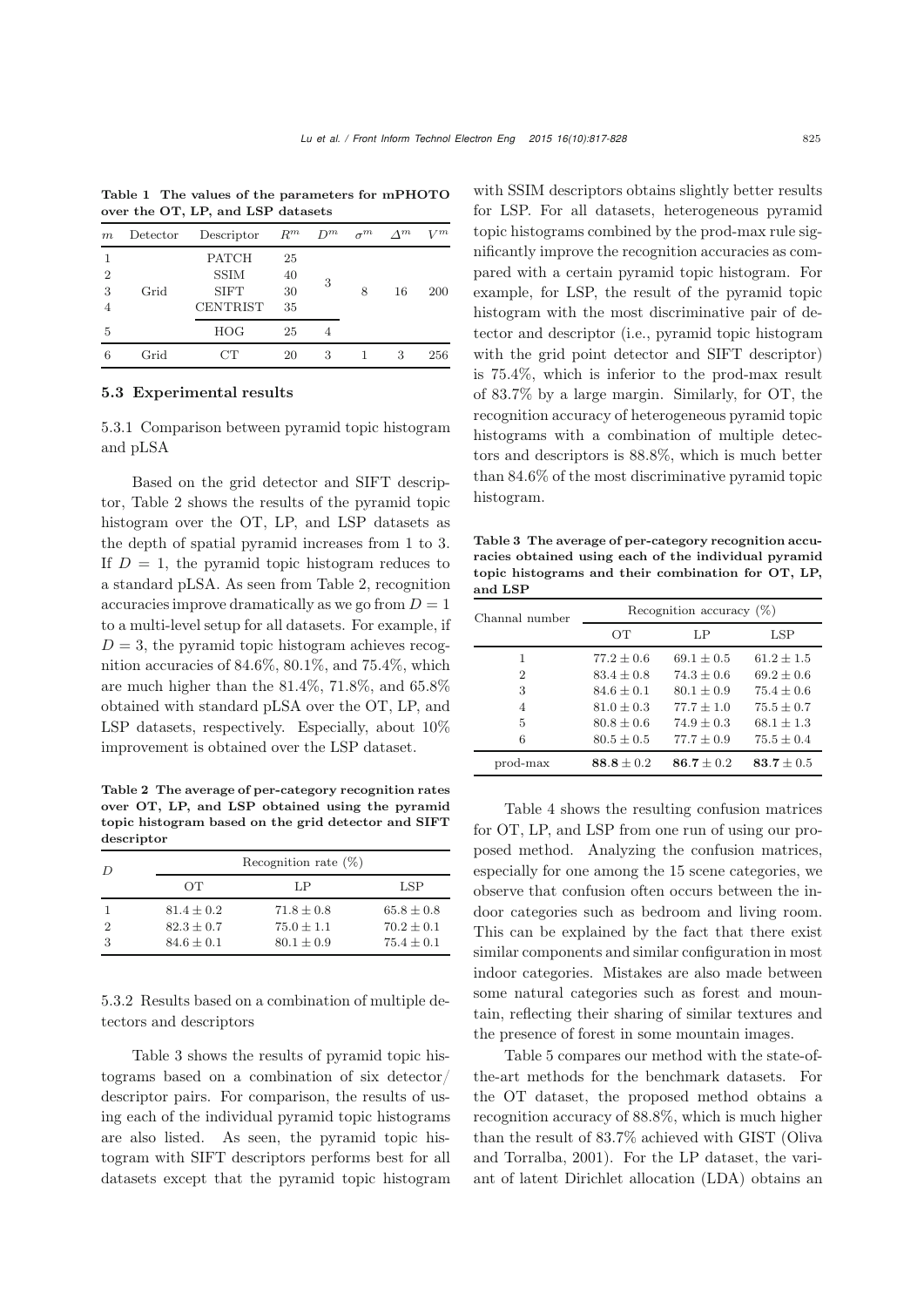<span id="page-9-0"></span>

|              |              |         |         |          | $\cos$  | for  | hig     | ins       | mou     |         | ope     | str  | tal       |         |          |              |      |
|--------------|--------------|---------|---------|----------|---------|------|---------|-----------|---------|---------|---------|------|-----------|---------|----------|--------------|------|
|              |              |         |         | coa      | 85.4    | 0.4  | $3.5\,$ | 0.0       | 2.3     |         | $8.5\,$ | 0.0  | $0.0\,$   |         |          |              |      |
|              |              |         |         | for      | 0.0     | 96.9 | 0.0     | 0.0       | 2.6     |         | 0.4     | 0.0  | $0.0\,$   |         |          |              |      |
|              |              |         |         | hig      | $2.5\,$ | 0.0  | 88.1    | 5.0       | 1.9     |         | 1.9     | 0.6  | 0.0       |         |          |              |      |
|              |              |         |         | ins      | 0.0     | 0.0  | 0.0     | 88.9      | 0.0     |         | 0.0     | 4.3  | $6.7\,$   |         |          |              |      |
|              |              |         |         | mou      | 1.1     | 1.8  | 0.7     | 0.0       | 91.6    |         | 3.6     | 0.0  | 1.1       |         |          |              |      |
|              |              |         |         | ope      | 8.7     | 4.5  | 3.9     | 0.0       | $5.5\,$ |         | 76.1    | 1.0  | $\rm 0.3$ |         |          |              |      |
|              |              |         |         | str      | 0.0     | 0.0  | 2.6     | 4.2       | 0.5     |         | 0.0     | 90.1 | $2.6\,$   |         |          |              |      |
|              |              |         |         | tal      | 0.0     | 0.4  | 0.0     | 5.1       | 0.4     |         | 0.0     | 0.8  | $93.4\,$  |         |          |              |      |
|              |              |         |         |          |         |      |         | (a)       |         |         |         |      |           |         |          |              |      |
|              |              | bed     | sub     | kit      | liv     | coa  | for     | hig       |         | ins     | mou     |      | ope       | str     | tal      | $_{\rm off}$ |      |
|              | bed          | 66.4    | 0.0     | 3.4      | 28.4    | 0.0  | 0.0     | $0.0\,$   |         | 0.0     | 0.0     |      | 0.0       | 0.0     | 0.0      | $1.7\,$      |      |
|              | sub          | $0.0\,$ | 99.3    | 0.0      | 0.0     | 0.0  | 0.0     | 0.0       |         | 0.7     | 0.0     |      | 0.0       | 0.0     | 0.0      | 0.0          |      |
|              | kit          | $5.5\,$ | 0.0     | 80.0     | $8.2\,$ | 0.0  | 0.0     | 0.0       |         | 0.9     | 0.0     |      | 0.0       | 0.0     | 0.9      | $4.5\,$      |      |
|              | liv          | 5.8     | 0.0     | 5.8      | 81.5    | 0.0  | 0.5     | 0.0       |         | 1.6     | 0.5     |      | 0.0       | 1.1     | 0.5      | 2.6          |      |
|              | $\cos$       | 0.0     | 0.0     | 0.0      | 0.0     | 87.3 | 0.8     | 0.8       |         | 0.0     | 0.8     |      | 10.0      | 0.4     | 0.0      | 0.0          |      |
|              | for          | $0.0\,$ | 0.0     | 0.0      | 0.0     | 0.0  | 94.3    | 0.0       |         | 0.0     | 4.4     |      | 1.3       | 0.0     | 0.0      | 0.0          |      |
|              | hig          | 0.6     | 0.0     | 0.0      | 0.0     | 1.9  | 0.0     | 89.4      |         | 0.6     | 0.6     |      | 5.6       | 1.3     | 0.0      | $0.0\,$      |      |
|              | ins          | 1.0     | 0.0     | 0.0      | 0.5     | 0.0  | 0.0     | 0.0       |         | 87.0    | 0.0     |      | 0.0       | 4.8     | 6.3      | $0.5\,$      |      |
|              | mou          | 0.4     | 0.0     | 0.0      | 0.0     | 1.8  | $2.9\,$ | 0.4       |         | 0.0     | 88.3    |      | 5.5       | 0.4     | 0.4      | $0.0\,$      |      |
|              | ope          | 0.0     | 0.0     | 0.0      | 0.3     | 8.7  | 4.8     |           | 1.3     | 0.0     | 2.6     | 81.3 |           | 0.6     | 0.3      | $0.0\,$      |      |
|              | str          | 0.0     | 0.0     | 0.0      | 1.0     | 0.0  | 0.0     | 2.1       |         | $3.1\,$ | 0.5     |      | 0.0       | 90.6    | 2.6      | 0.0          |      |
|              | $_{\rm tal}$ | 0.0     | 0.0     | 0.8      | $1.2\,$ | 0.0  | 0.4     | 0.0       |         | $4.3\,$ | 1.6     |      | 0.0       | $1.2\,$ | $90.6\,$ | $0.0\,$      |      |
|              | off          | 0.0     | 0.0     | 1.7      | 2.6     | 0.0  | 0.0     | 0.0       |         | 0.9     | 0.0     |      | 0.0       | 0.0     | 0.0      | 94.8         |      |
|              |              |         |         |          |         |      |         | (b)       |         |         |         |      |           |         |          |              |      |
|              | bed          | sub     | ind     | kit      | liv     | coa  | for     | hig       |         | ins     | mou     |      | ope       | str     | tal      | off          | sto  |
| bed          | 63.8         | $0.0\,$ | $0.0\,$ | 6.0      | 25.9    | 0.0  | 0.0     | $\rm 0.9$ |         | 0.0     | 0.0     |      | 0.0       | 0.0     | 0.0      | 0.9          | 2.6  |
| sub          | 0.0          | 98.6    | 0.0     | 0.0      | 0.0     | 0.0  | 0.0     | 0.0       |         | 0.7     | 0.0     |      | 0.0       | 0.0     | 0.0      | 0.7          | 0.0  |
| ind          | 0.5          | 0.0     | 65.9    | 3.8      | 0.9     | 0.5  | 0.0     | 0.0       |         | 3.8     | 0.5     |      | 0.0       | 1.9     | 4.7      | 0.0          | 17.5 |
| kit          | 2.7          | 0.0     | 0.0     | $80.0\,$ | 4.5     | 0.0  | 0.0     | 0.0       |         | 0.0     | 0.0     |      | 0.0       | 0.0     | 0.9      | $4.5\,$      | 7.3  |
| liv          | 8.5          | 0.0     | 0.5     | 2.6      | 78.3    | 0.0  | 0.0     | 0.0       |         | 1.6     | 0.5     |      | 0.0       | 0.0     | 0.5      | $4.2\,$      | 3.2  |
| $_{\rm coa}$ | 0.0          | 0.0     | 0.4     | 0.0      | 0.0     | 86.2 | 0.4     | 1.5       |         | 0.4     | 0.8     |      | 10.4      | 0.0     | 0.0      | 0.0          | 0.0  |
| for          | 0.0          | 0.0     | 0.0     | 0.0      | 0.0     | 0.0  | 96.1    | 0.0       |         | 0.0     | $3.1\,$ |      | 0.4       | 0.0     | 0.0      | 0.0          | 0.4  |
| hig          | 0.0          | 0.0     | 0.0     | 0.0      | 0.0     | 1.9  | 0.0     | 86.9      |         | 0.6     | $2.5\,$ |      | 4.4       | 0.6     | 0.0      | 0.0          | 3.1  |
| ins          | 0.0          | 0.0     | 1.9     | 1.0      | 1.0     | 0.5  | 0.0     | 0.0       |         | 84.6    | 0.0     |      | 0.0       | 4.3     | 3.8      | 1.0          | 1.9  |
| mou          | 0.4          | 0.0     | 0.0     | 0.0      | 0.0     | 1.5  | 3.6     | 0.4       |         | 0.0     | 90.5    |      | 2.2       | 0.0     | 0.7      | $0.0\,$      | 0.7  |
| ope          | 0.3          | 0.0     | 0.3     | 0.3      | 0.3     | 11.6 | 3.9     |           | 2.3     | 0.0     | 4.8     |      | 75.2      | 0.3     | 0.3      | 0.0          | 0.3  |
| str          | 0.0          | 0.0     | 1.0     | 0.5      | 0.5     | 0.0  | 0.0     | 3.1       |         | 3.1     | $0.5\,$ |      | 0.5       | 87.5    | 2.1      | 0.0          | 1.0  |
| tal          | $0.0\,$      | 0.0     | 0.0     | $0.0\,$  | 2.0     | 0.4  | 0.0     | 0.0       |         | $5.5\,$ | 0.8     |      | 0.0       | 0.8     | $87.5\,$ | $0.0\,$      | 3.1  |
| $_{\rm off}$ | 0.0          | 0.0     | 0.0     | 3.5      | 0.9     | 0.0  | $0.0\,$ | 0.0       |         | 0.0     | 0.0     |      | 0.0       | 0.0     | 0.0      | 95.7         | 0.0  |
| $_{\rm sto}$ | 0.0          | 0.0     | 0.9     | 5.1      | 3.3     | 0.0  | 0.5     | 0.5       |         | 4.2     | 0.9     |      | 0.0       | 1.4     | 1.9      | 0.0          | 81.4 |

Table 4 Confusion matrices demonstrating recognition accuracies  $(\%)$  for OT (a), LP (b), and LSP (c)

 $(c)$ 

accuracy of 65.2% [\(Li and Perona](#page-10-6), [2005\)](#page-10-6). Classification accuracy for the bag-of-visterms representation is 66.5% [\(Quelhas](#page-11-4) *et al.*, [2007](#page-11-4)). The latent topic histogram based on dense points and the SIFT descriptor with a spatial setting of  $1 \times 1$ ,  $2 \times 2$ , and  $4 \times 4$  gives 75.0% accuracy (Lu *[et al.](#page-11-5)*, [2009\)](#page-11-5). The proposed method achieves the highest accuracy, 86.7%. For LSP, the standard pLSA achieves a classification rate of 65.9% [\(Lazebnik](#page-10-0) *et al.*, [2006\)](#page-10-0), and spatial pyramid matching of strong features with a vocabulary of 200 visual words yields an accuracy of 81.1% [\(Lazebnik](#page-10-0) *et al.*, [2006](#page-10-0)). Spatial pyramid matching on the semantic manifold (SPMSM) [\(Kwitt](#page-10-9) *et al.*, [2012](#page-10-9)) represents an image based on the semantic probability simplex, which is augmented with a rough encoding of spatial information, and obtains an accuracy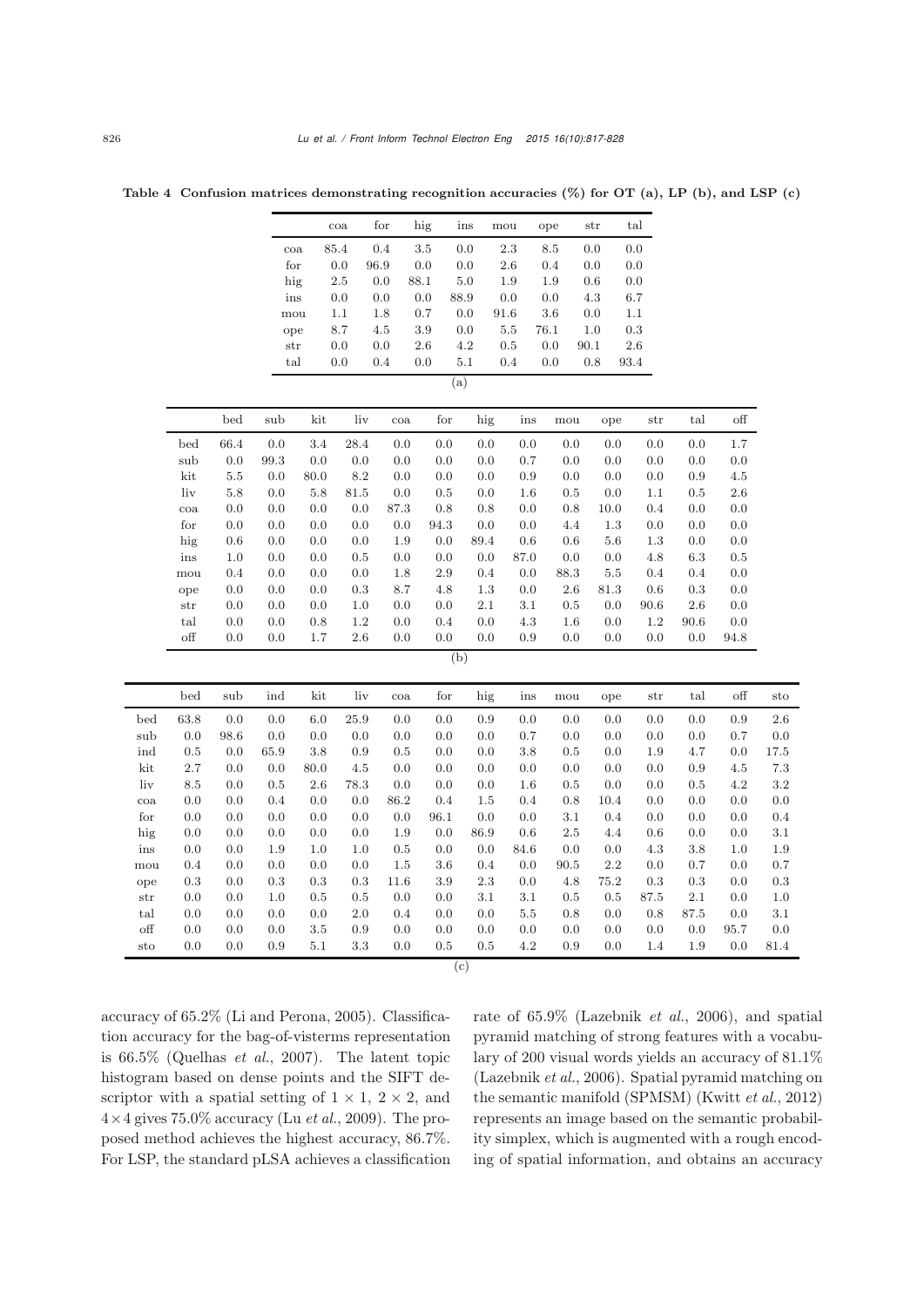of 82.3%. The linear distance coding (LDC) method [\(Wang](#page-11-11) *et al.*, [2013](#page-11-11)), which transforms local features of an image into more discriminative distance vectors, yields an accuracy of 82.6%. Wu and Rehg (2011) and Liu and Shah (2007) both reported an accuracy of 83.3%, which is slightly below the accuracy of 83.7% achieved by the proposed method. The pairwise rotation-invariant co-occurrence local binary pattern (PRICoLBP) feature (Qi *[et al.](#page-11-3)*, [2014\)](#page-11-3) leads to an accuracy of 84.3%, which outperforms our method by 0.6%. This can be explained by the fact that the PRICoLBP feature has larger supporting regions than a single visual word used in the bag-ofwords model and hence can depict more subtle and complex structures in an image.

<span id="page-10-8"></span>Table 5 Average recognition accuracy for OT, LP, and LSP

| Dataset | Method                          | Accuracy $(\%)$ |
|---------|---------------------------------|-----------------|
| OT      | Ours                            | 88.8            |
|         | Oliva and Torralba (2001)       | 83.7            |
|         | $_{\rm Ours}$                   | 86.7            |
| LP      | Li and Perona (2005)            | 65.2            |
|         | Quelhas <i>et al.</i> $(2007)$  | 66.5            |
|         | Lu <i>et al.</i> $(2009)$       | 75.0            |
|         | Ours                            | 83.7            |
|         | Lazebnik <i>et al.</i> $(2006)$ | 81.1            |
|         | Wu and Rehg $(2011)$            | 83.3            |
| LSP     | Liu and Shah $(2007)$           | 83.3            |
|         | Kwitt et al. (2012)             | 82.3            |
|         | Wang <i>et al.</i> $(2013)$     | 82.6            |
|         | Qi <i>et al.</i> $(2014)$       | 84.3            |

# 6 Conclusions

We studied feature generation and multi-class classification for natural scene category recognition. With regard to feature generation, we proposed pyramid topic histograms to represent an image. These heterogeneous features aim to improve pLSA in two ways. Given an interest point detector and a local region descriptor, the pyramid topic histogram is used to compute the latent topic histograms of individual image blocks by using pLSA in a spatial grid layout and get them together to create a global scene representation used for the final scene categorization. We found that the pyramid topic histogram consistently outperforms standard pLSA for an arbitrary detector/descriptor pair. For example, on the LSP dataset we observe about 10% improved performance. On the other hand, significant improvement can be made by combining various interest point detectors and local region descriptors involved in the bag-of-words representation.

With regard to multi-class classification, we proposed a two-stage framework. From the individual pyramid topic histograms, in the first stage AdaBoost is used to select the most discriminative latent topics and further compute a posteriori probabilities of an unknown image belonging to each of a fixed number of scene categories. Based on the preliminary results of the first stage, in the second stage the prod-max rule is used to fuse information cues coming from heterogeneous features. An assumption taken by prod-max that the individual features are statistically independent is not satisfied in most cases. In practice, however, this seems not to be a problem and works well in the case of a large number of scene categories.

#### References

- <span id="page-10-4"></span>Freund, Y., Schapire, R.E., 1997. A decision-theoretic generalization of on-line learning and an application to boosting. *J. Comput. Syst. Sci.*, 55(1):119-139.  $\left[ \text{doi:10.1006}/\text{j}\text{css}.1997.1504 \right]$
- <span id="page-10-2"></span>Harris, C., Stephens, M., 1988. A combined corner and edge detector. Alvey Vision Conf., p.147-151. [\[doi:10.5244/](http://dx.doi.org/10.5244/C.2.23) [C.2.23\]](http://dx.doi.org/10.5244/C.2.23)
- <span id="page-10-1"></span>Hofmann, T., 1999. Probabilistic latent semantic indexing. Proc. 22nd Annual Int. ACM SIGIR Conf. on Research and Development in Information Retrieval, p.50-57. [\[doi:10.1145/312624.312649\]](http://dx.doi.org/10.1145/312624.312649)
- <span id="page-10-7"></span>Hu, Z.H., Cai, Y.Z., Li, Y.G., *et al.*, 2005. Data fusion for fault diagnosis using multi-class support vector machines. *J. Zhejiang Univ.-Sci.*, 6A(10):1030-1039. [\[doi:10.1631/jzus.2005.A1030\]](http://dx.doi.org/10.1631/jzus.2005.A1030)
- <span id="page-10-3"></span>Kadir, T., Brady, M., 2001. Saliency, scale and image description. *Int. J. Comput. Vis.*, 45(2):83-105. [\[doi:10.1023/A:1012460413855\]](http://dx.doi.org/10.1023/A:1012460413855)
- <span id="page-10-9"></span>Kwitt, R., Vasconcelos, N., Rasiwasia, N., 2012. Scene recognition on the semantic manifold. European Conf. on Computer Vision, p.359-372. [\[doi:10.1007/](http://dx.doi.org/10.1007/978-3-642-33765-9_26) [978-3-642-33765-9\\_26\]](http://dx.doi.org/10.1007/978-3-642-33765-9_26)
- <span id="page-10-0"></span>Lazebnik, S., Schmid, C., Ponce, J., 2006. Beyond bags of features: spatial pyramid matching for recognizing natural scene categories. IEEE Computer Society Conf. on Computer Vision and Pattern Recognition, p.2169- 2178. [\[doi:10.1109/CVPR.2006.68\]](http://dx.doi.org/10.1109/CVPR.2006.68)
- <span id="page-10-6"></span>Li, F.F., Perona, P., 2005. A Bayesian hierarchical model for learning natural scene categories. IEEE Computer Society Conf. on Computer Vision and Pattern Recognition, p.524-531. [\[doi:10.1109/CVPR.2005.16\]](http://dx.doi.org/10.1109/CVPR.2005.16)
- <span id="page-10-10"></span>Liu, J.G., Shah, M., 2007. Scene modeling using coclustering. IEEE Int. Conf. on Computer Vision, p.1-7. [\[doi:10.1109/ICCV.2007.4408866\]](http://dx.doi.org/10.1109/ICCV.2007.4408866)
- <span id="page-10-5"></span>Lowe, D.G., 2004. Distinctive image features from scaleinvariant keypoints. *Int. J. Comput. Vis.*, 60(2):91- 110. [\[doi:10.1023/B:VISI.0000029664.99615.94\]](http://dx.doi.org/10.1023/B:VISI.0000029664.99615.94)